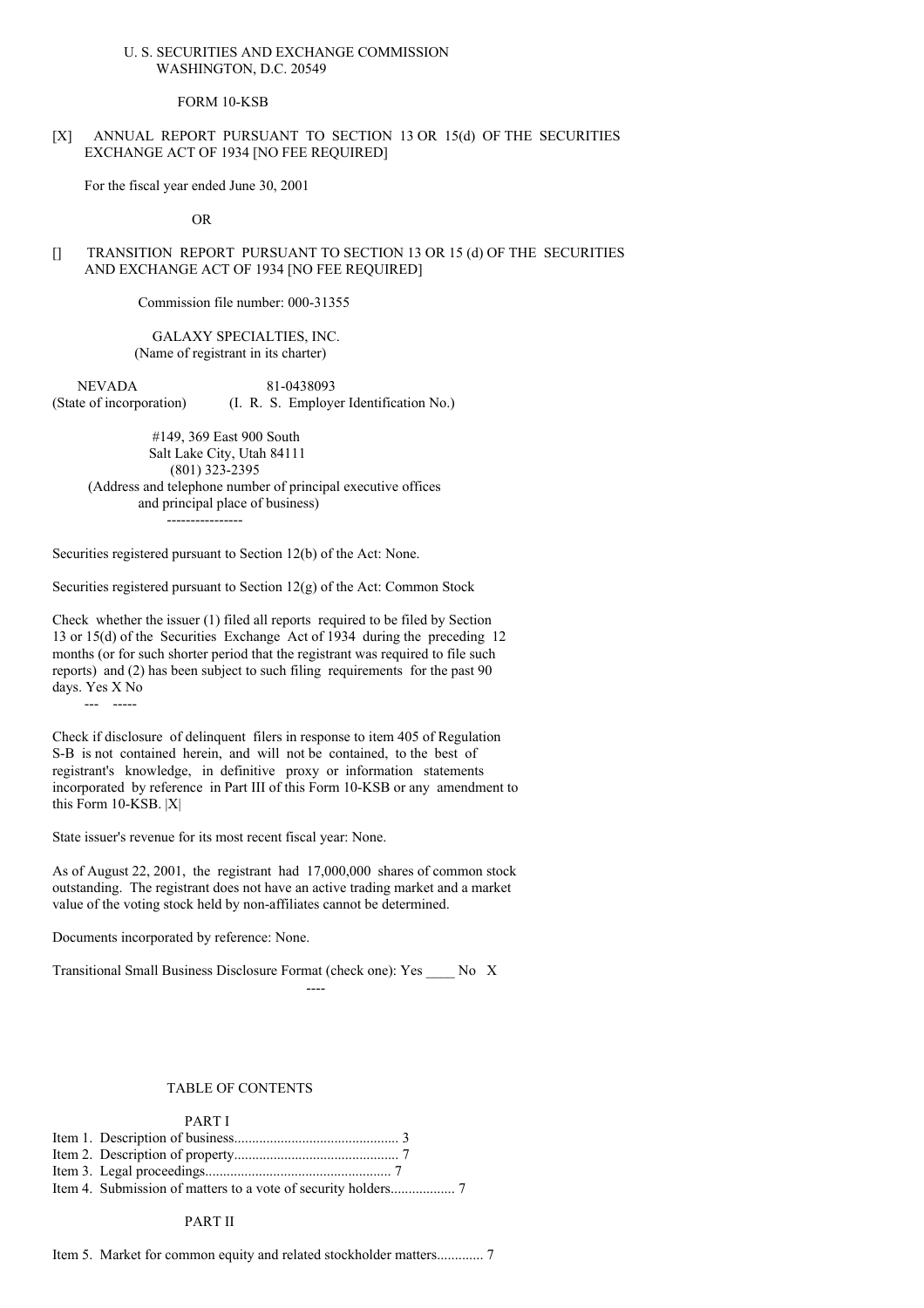|--|--|--|--|

Item 7. Financial statements................................................. 8

Item 8. Changes in and disagreements with accountants on accounting and financial disclosure............................................. 8

#### PART III

- Item 9. Directors, executive officers; Compliance with Section 16(a)....... 8
- Item 10. Executive compensation.............................................. 9
- Item 11. Security ownership of certain beneficial owners and management...... 9
- Item 12. Certain relationships and related transactions..................... 10
- Item 13. Exhibits and reports on Form 8-K.................................. 10

#### $\mathcal{L}$

### FORWARD LOOKING STATEMENTS

In this annual report references to "Galaxy," "we," "us," and "our" refer to Galaxy Specialties, Inc..

This annual report contains certain forward-looking statements within the meaning of the Private Securities Litigation Reform Act of 1995. For this purpose any statements contained in this annual report that are not statements of historical fact may be deemed to be forward-looking statements. Without limiting the foregoing, words such as "may," "will," "expect," "believe," "anticipate," "estimate" or "continue" or comparable terminology are intended to identify forward-looking statements. These statements by their nature involve substantial risks and uncertainties, and actual results may differ materially depending on a variety of factors, many of which are not within Galaxy's control. These factors include but are not limited to economic conditions generally and in the industries in which Galaxy may participate; competition within Galaxy's chosen industry, including competition from much larger competitors; technological advances and failure by Galaxy to successfully develop business relationships.

### ITEM 1: DESCRIPTION OF BUSINESS

#### Business Development

We were incorporated in the state of Montana on March 7, 1986, as Hystar Aerospace Marketing Corporation of Montana ("Hystar"). On May 22, 1999, Galaxy Specialties, Inc. was incorporated in the state of Nevada and on June 5, 2000, Hystar merged with Galaxy solely for the purpose of changing its domicile from Montana to Nevada. Hystar was incorporated as a wholly owned subsidiary of Nautilus Entertainment, Inc., a Nevada corporation, to lease, sell and market the Hystar airship and the Burkett Mill, a waste milling device. However, the venture was found to be cost prohibitive and Hystar ceased such activities in 1986. Hystar did not engage in any further commercial operations.

We do not have active business operations and remain a subsidiary of Nautilus Entertainment, Inc., now called VIP Worldnet, Inc. We are a development stage company and have suffered losses since our inception. Our independent auditors have expressed doubt that we can continue as a going concern unless we obtain financing.

# Our Plan

Our business plan is to seek, investigate, and, if warranted, acquire an interest in a business opportunity. Our acquisition of a business opportunity may be made by merger, exchange of stock, or otherwise. We have very limited sources of capital, and we probably will only be able to take advantage of one business opportunity. At the present time we have not identified any business opportunity that we plan to pursue, nor have we reached any preliminary or definitive agreements or understandings with any person concerning an acquisition or merger.

Based on current economic and regulatory conditions, management believes that it is possible, if not probable, for a company like ours, without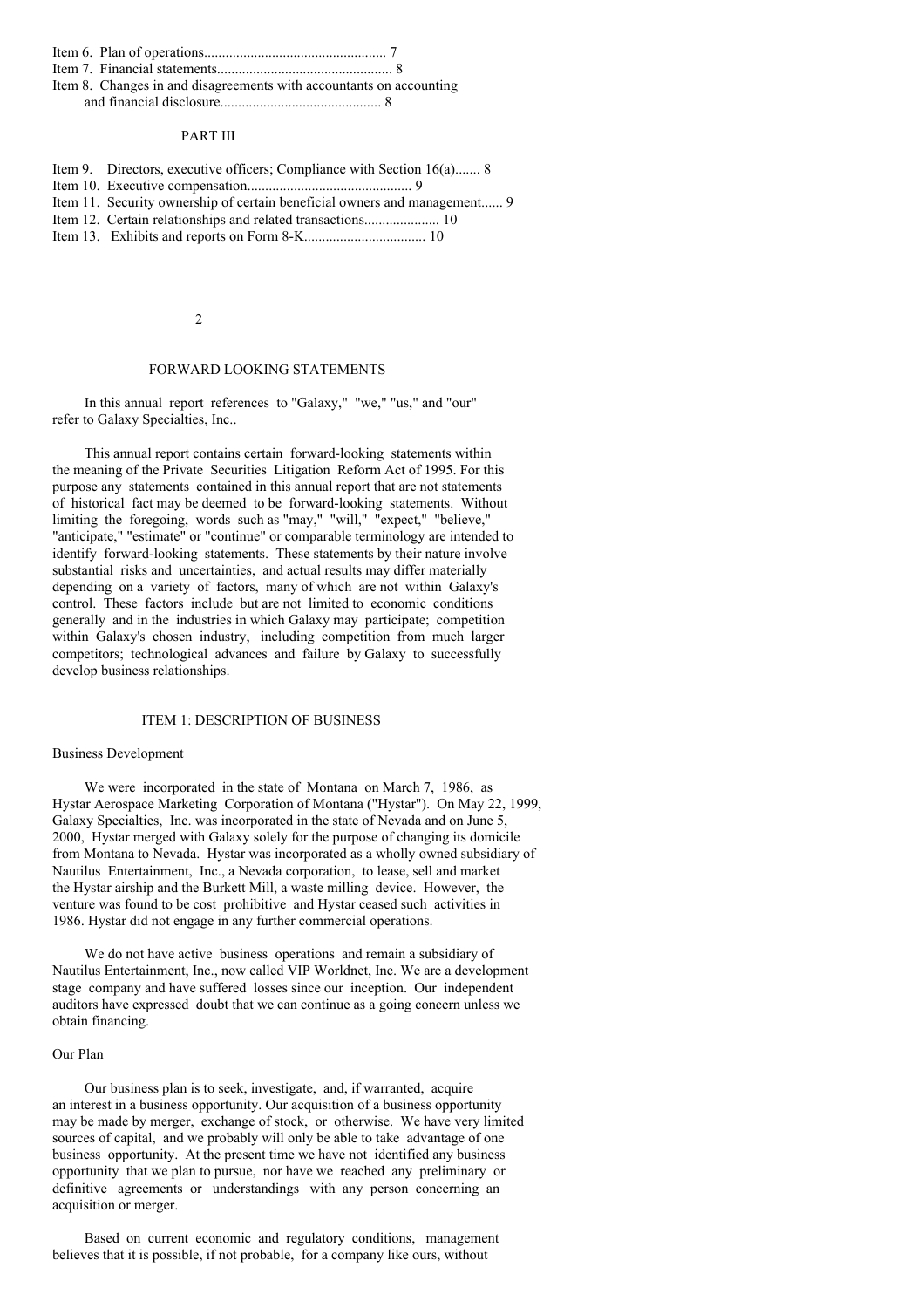many assets or liabilities, to negotiate a merger or acquisition with a viable private company. The opportunity arises principally because of the high legal and accounting fees and the length of time associated with the registration process of "going public". However, should any of these conditions change, it is very possible that there would be little or no economic value for anyone taking over control of Galaxy.

In the event we merge or acquire a business opportunity, the successor company will be subject to our reporting obligations. This is commonly referred to as a "back door registration." A back door registration occurs when a non-reporting company becomes the successor of a reporting company by merger, consolidation, exchange of securities, acquisition of assets or otherwise. Pursuant to Securities and Exchange Commission ("SEC") regulations, this type of event requires the successor company to provide in an 8-K current report with the same kind of information that would appear in a registration statement, including audited and pro forma financial statements.

3

Accordingly, we may incur additional expense to conduct due diligence and present the required information for the business opportunity in any report. Also, the SEC may elect to conduct a full review of the successor company and may issue substantive comments on the sufficiency of disclosure related to the business opportunity.

Our search for a business opportunity will not be limited to any particular geographical area or industry, including both U.S. and international companies. Our management has unrestricted discretion in seeking and participating in a business opportunity, subject to the availability of such opportunities, economic conditions and other factors. Our management believes that companies who desire a public market to enhance liquidity for current stockholders, or plan to acquire additional assets through issuance of securities rather than for cash will be potential merger or acquisition candidates.

The selection of a business opportunity in which to participate is complex and extremely risky and will be made by management in the exercise of its business judgement. There is no assurance that we will be able to identify and acquire any business opportunity which will ultimately prove to be beneficial to us and our stockholders. Should a merger or acquisition prove unsuccessful, it is possible management may decide not to pursue further acquisition activities and management may abandon its activities and we may become dormant or be dissolved.

Our activities are subject to several significant risks which arise primarily as a result of the fact that we have no specific business and may acquire or participate in a business opportunity based on the decision of management which will, in all probability, act without consent, vote, or approval of our stockholders.

It is possible that the range of business opportunities that might be available for consideration by us could be limited by impact of the SEC regulations regarding purchase and sale of "penny stock." Our common stock is not publicly traded at this time and we cannot assure that a market will develop or that a stockholder ever will be able to liquidate his investments without considerable delay, if at all. If a market develops, our shares will likely be subject to the rules of the Penny Stock Suitability Reform Act of 1990. The liquidity of penny stock is affected by specific disclosure procedures required by this Act to be followed by all broker-dealers, including but not limited to, determining the suitability of the stock for a particular customer, and obtaining a written agreement from the customer to purchase the stock. This rule may affect the ability of broker-dealers to sell our securities and may affect the ability of purchasers to sell our securities in any market.

### Investigation and Selection of Business Opportunities

We anticipate that business opportunities will come to our attention from various sources, including our officers and directors, our stockholders, professional advisors, such as attorneys and accountants, securities brokerdealers, investment banking firms, venture capitalists, members of the financial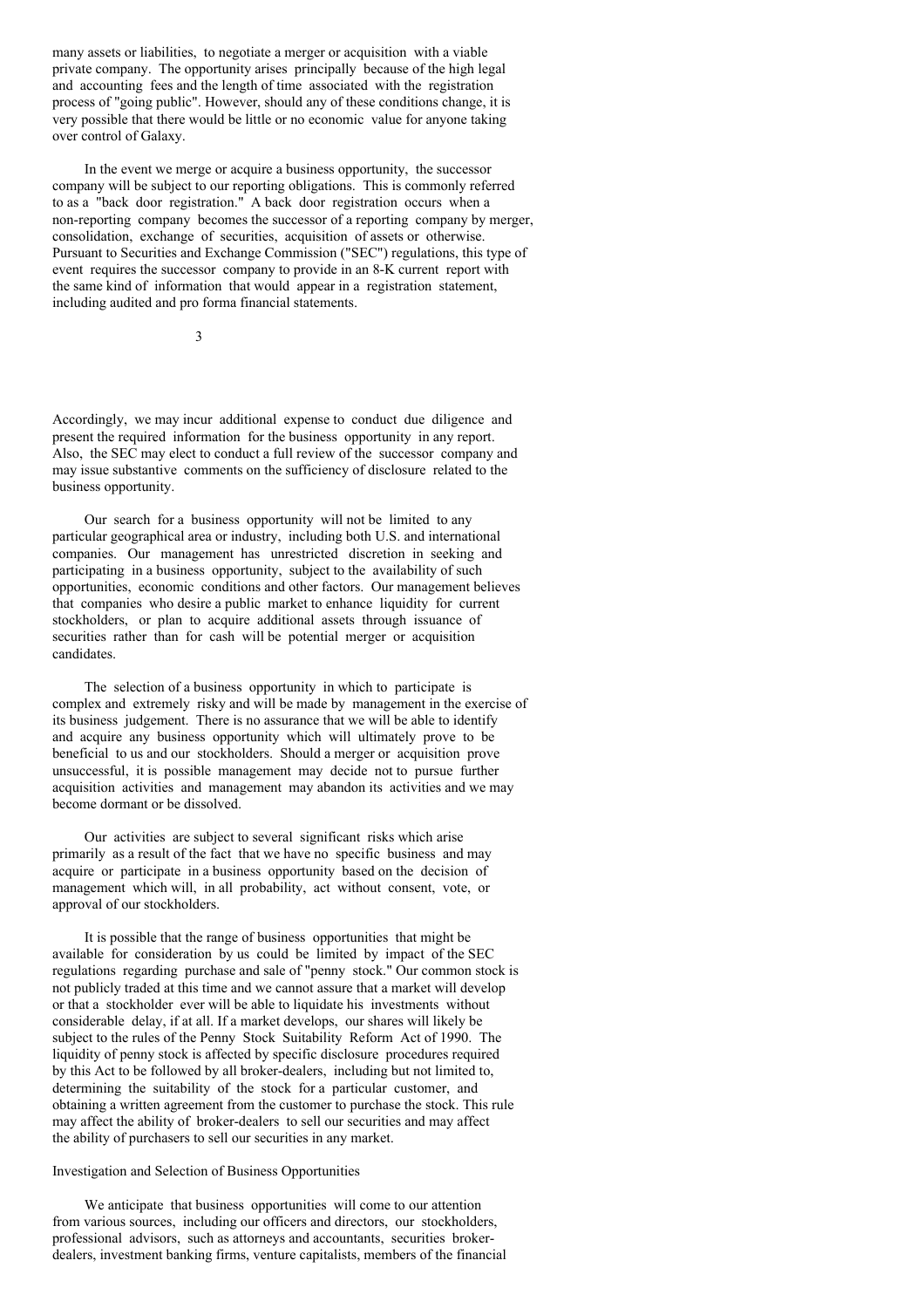community and others who may present unsolicited proposals. Management expects that prior personal and business relationships may lead to contacts for business opportunities, however, we have not entered into any direct or indirect negotiations at the time of this filing with any person, corporation or other entity regarding any possible business reorganization involving Galaxy.

Our management will analyze the business opportunities, however, none of our management are professional business analysts. Our management has had no experience with mergers and acquisitions of business opportunities and has not been involved with an initial public offering. However, Mmes. Ball and Marino are directors of other blank check companies and may in the future be involved with other blank check companies. (See, Part III, Item 9: Directors, executive officers; Compliance with Section 16(a)," below.) Potential investors must recognize that due to our management's inexperience we may not adequately evaluate a potential business opportunity.

Certain conflicts of interest exist or may develop between Galaxy and our officers and directors. Our management has other business interests to which they currently devote attention, which include their primary employment and management of other blank check reporting companies. They may be expected to continue to devote their attention to these other business interests although management time should be devoted to our business.

4

As a result, conflicts of interest may arise that can be resolved only through their exercise of judgement in a manner which is consistent with their fiduciary duties to us. In particular, our officers and directors are directors of other blank check companies with a structure and a business plan which is identical to ours and, they may, in the future, be involved with other blank check companies. In the process of negotiations for an acquisition or merger or determination of consulting fees related to investigation of a business opportunity, our principal stockholders and management may consider their own personal pecuniary benefit or the interests of other blank check companies they are affiliated with rather than the best interests of Galaxy's other stockholders.

We presently do not foresee entering into a merger or acquisition transaction with any business with which our officers or directors are currently affiliated. We may acquire or merge with companies of which our management's affiliates or associates have a direct or indirect ownership interest. If we determine in the future that a transaction with an affiliate would be in our best interest we are permitted by Nevada law to enter into such a transaction if:

(1) The material facts regarding the relationship or interest of the affiliate in the contract or transaction are disclosed or are known to the Board of Directors. The board authorizes the contract or transaction by the affirmative vote of a majority of the disinterested directors, even though the disinterested directors constitute less than a quorum; or

(2) The material facts regarding the relationship or interest of the affiliate in the contract transaction are disclosed or are known to the stockholders entitled to vote on the transaction, and the contract or transaction is specifically approved by vote of the stockholders; or

(3) The contract or transaction is fair to us at the time it is authorized, approved or ratified by the Board of Directors or the stockholders.

A decision to participate in a specific business opportunity may be made upon our management's analysis of the quality of the other company's management and personnel, the anticipated acceptability of the business opportunity's new products or marketing concept, the merit of its technological changes, the perceived benefit that it will derive from becoming a publicly held entity, and numerous other factors which are difficult, if not impossible, to analyze through the application of any objective criteria. In many instances, we anticipate that the historical operations of a specific business opportunity may not necessarily be indicative of the potential for the future because of the possible need to shift marketing approaches substantially, expand significantly, change product emphasis, change or substantially augment management, or make other changes. We will be dependent upon the owners of a business opportunity to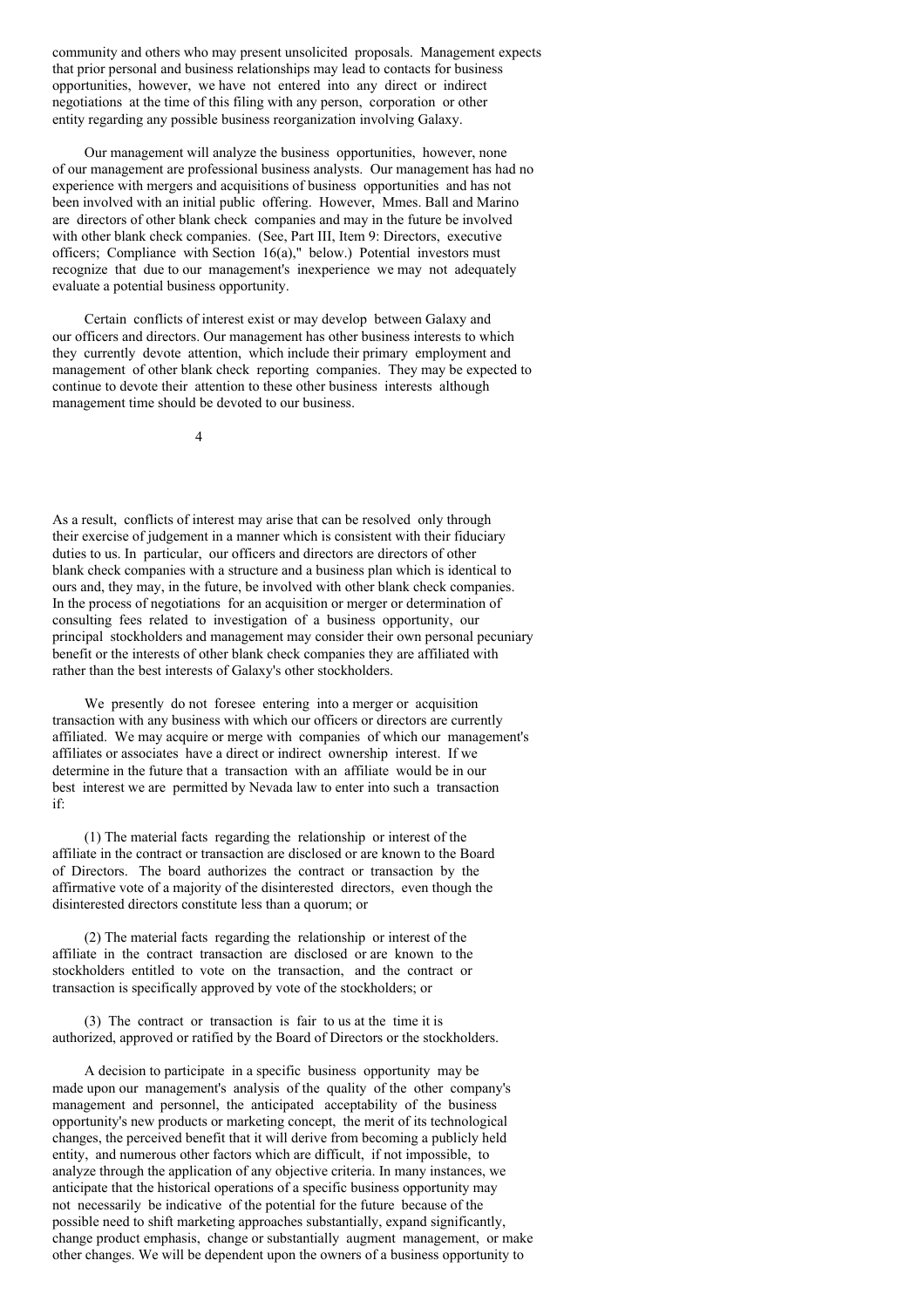identify any such problems which may exist and to implement, or be primarily responsible for the implementation of, required changes.

In our analysis of a business opportunity we anticipate that we will consider, among other things, the following factors:

(1) Potential for growth and profitability, indicated by new technology, anticipated market expansion, or new products;

(2) Our perception of how any particular business opportunity will be received by the investment community and by our stockholders;

(3) Whether, following the business combination, the financial condition of the business opportunity would be, or would have a significant prospect in the foreseeable future of becoming sufficient to enable our securities to qualify for listing on a exchange or on a national automated securities quotation system, such as NASDAQ.

(4) Capital requirements and anticipated availability of required funds, to be provided by us or from operations, through the sale of additional securities, through joint ventures or similar arrangements, or from other

5

sources;

(5) The extent to which the business opportunity can be advanced;

(6) Competitive position as compared to other companies of similar size and experience within the industry segment as well as within the industry as a whole;

(7) Strength and diversity of existing management, or management prospect that are scheduled for recruitment;

(8) The cost of our participation as compared to the perceived tangible and intangible values and potential; and

(9) The accessibility of required management expertise, personnel, raw materials, services, professional assistance, and other required items.

No one of the factors described above will be controlling in the selection of a business opportunity. Management will attempt to analyze all factors appropriate to each opportunity and make a determination based upon reasonable investigative measures and available data. Potentially available business opportunities may occur in many different industries and at various stages of development. Thus, the task of comparative investigation and analysis of such business opportunities will be extremely difficult and complex. Potential investors must recognize that, because of our limited capital available for investigation and management's limited experience in business analysis, we may not discover or adequately evaluate adverse facts about the opportunity to be acquired.

#### Form of Acquisition

We cannot predict the manner in which we may participate in a business opportunity. Specific business opportunities will be reviewed as well as our needs and desires and those of the promoters of the opportunity. The legal structure or method deemed by management to be suitable will be selected based upon our review and our relative negotiating strength. Such method may include, but is not limited to, leases, purchase and sale agreements, licenses, joint ventures and other contractual arrangements. We may act directly or indirectly through an interest in a partnership, corporation or other forms of organization. We may be required to merge, consolidate or reorganize with other corporations or forms of business organization. In addition, our present management and stockholders most likely will not have control of a majority of our voting shares following a merger or reorganization transaction. As part of such a transaction, our existing directors may resign and new directors may be appointed without any vote by our stockholders.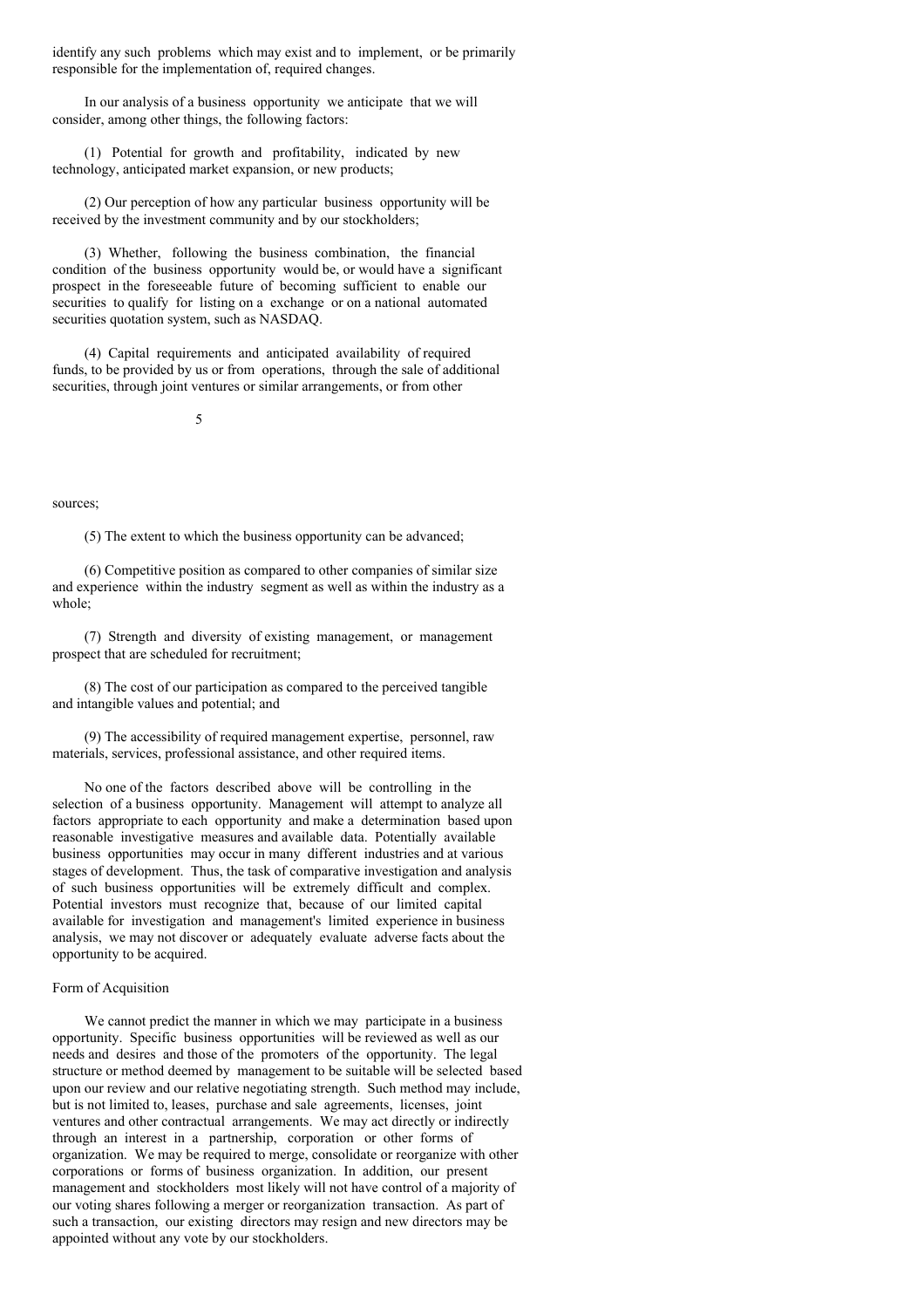We likely will achieve our participation in a business opportunity through the issuance of common stock or other securities. Although the terms of any such transaction cannot be predicted, it should be noted that issuance of additional shares might also may be done simultaneously with a sale or transfer of shares representing a controlling interest by current principal stockholders.

### Competition

We expect to encounter substantial competition in our effort to locate attractive opportunities. Business development companies, venture capital partnerships and corporations, venture capital affiliates of large industrial and financial companies, small investment companies, and wealthy individuals will be our primary competition. Many of these entities will have significantly greater experience, resources and managerial capabilities than we do and will be in a better position than we are to obtain access to attractive business opportunities. We also will experience competition from other public "blank check" companies, many of which may have more funds available.

Employees

6

We currently have no employees. Our management expects to confer with consultants, attorneys and accountants as necessary. We do not anticipate a need to engage any full-time employees so long as we are seeking and evaluating business opportunities. We will determine the need for employees based upon the specific business opportunity.

## ITEM 2: DESCRIPTION OF PROPERTIES

We do not currently own or lease any property. We utilize office space in the office of a stockholder at no cost. Until we pursue a viable business opportunity and recognize income, we will not seek independent office space.

### ITEM 3: LEGAL PROCEEDINGS

We are not a party to any proceedings or threatened proceedings as of the date of this filing.

### ITEM 4: SUBMISSION OF MATTERS TO A VOTE OF SECURITY HOLDERS

We have not submitted a matter to a vote of our shareholders during the fourth quarter of the 2001 fiscal year.

## ITEM 5: MARKET PRICE FOR COMMON EQUITY AND RELATED STOCKHOLDER MATTERS

We do not have an established public trading market. We have approximately 86 stockholders of record and 1,363,379 common shares are unrestricted stock and 15,636,621 shares are restricted shares as that term is defined in Rule 144. We do not have any outstanding options or warrants to purchase our common shares. We have not declared dividends on our common stock and do not anticipate paying dividends on our common stock in the foreseeable future.

b) Recent Sales of Unregistered Securities

We have not sold any securities without registration within the past three years.

# ITEM 6: PLAN OF OPERATIONS

We have no assets and have experienced losses from inception. For the fiscal year ended June 30, 2001, we had no cash on hand and total current liabilities of \$28,000. The \$28,000 note payable is owed to a related party for accounting and legal fees paid on our behalf incurred during the fiscal year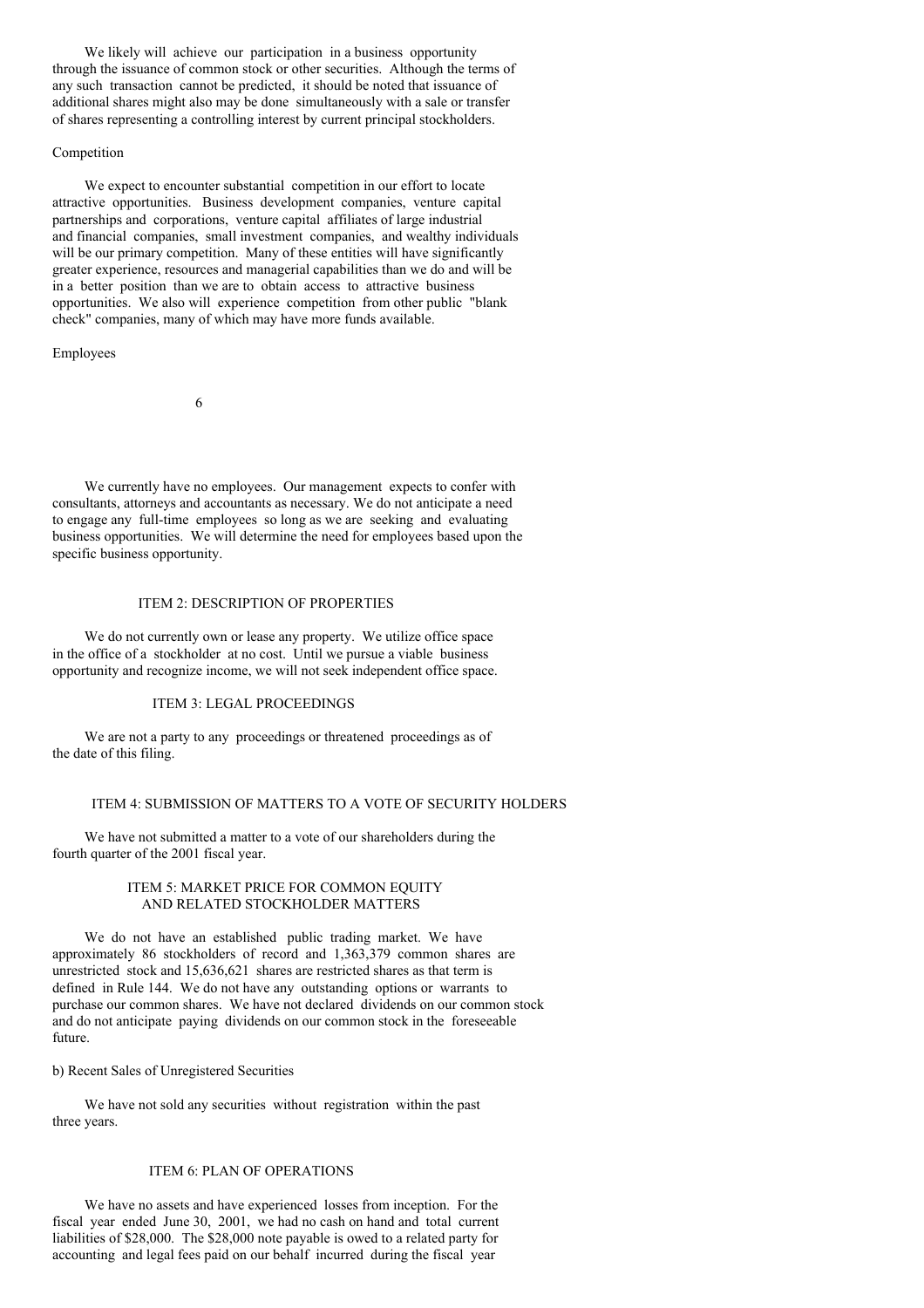ended June 30, 2000.

We have no commitments for capital expenditures for the next twelve months. During the next twelve months we believe that our current cash needs can be met by loans from our directors, officers and shareholders based on understandings we have with these persons. These understandings are not written agreements and therefore these persons are not obligated to provide funds. We may repay these loans, costs of services and advancements with cash, if available, or we may convert them into common stock.

We will incur expenses due to the legal and accounting services required to prepare our periodic reports and the costs of filing such reports with the SEC. Management anticipates that loans from related parties will provide funding for these expenses.

7

Our management intends to actively seek business opportunities during the next twelve months and if we obtain a business opportunity, it may be necessary to raise additional capital. We may incur additional expenses related to proxy or information statements we must provide to our stockholders which disclose the business opportunity's business operations, management and financial condition. If loans from related parties are insufficient to cover the costs of these reporting requirements, we may sell our common stock to raise additional capital.

### ITEM 7: FINANCIAL STATEMENTS

Reference is made to the financial statements for the years ended June 30, 2001 and 2000 which are attached to this Form 10-KSB report.

# ITEM 8: CHANGES IN AND DISAGREEMENTS WITH ACCOUNTANTS

We have had no change in, or disagreements with, our principal independent accountant during our last two fiscal years.

### ITEM 9: DIRECTORS, EXECUTIVE OFFICERS; COMPLIANCE WITH SECTION 16(a)

a) Directors and Executive Officers

Our executive officers and directors and their respective ages, positions and term of office are set forth below, along with biographical information for each. Our bylaws require two directors who serve until our next annual meeting or until each is replaced by a qualified director. Our executive officers are chosen by our Board of Directors and serve at its discretion. There are no existing family relationships between or among any of our executive officers or directors.

Name Age Position Held Director or Officer Since ---- --- ------------- -------------------------

M. Jeanne Ball 43 President/ Director June 5, 2000 April L. Marino 27 Secretary/Treasurer/Director June 5, 2000

M. Jeanne Ball For over 20 years Ms. Ball has worked as an independent contractor performing duties of a legal secretary. She is a director of Bennion Corporation, Skinovation Pharmaceutical Incorporated and Wings & Things, Inc., which are blank check reporting companies.

April L. Marino Ms. Marino has been employed as a secretary for Mutual Ventures Corporation since December 18, 1997. From January 1995 to October 1997 she was employed by Universal Business Insurance as a Customer Service Representative. She is a director of Bennion Corporation, Pinecrest Services, Inc. and Libra Alliance Corporation, which are blank check reporting companies.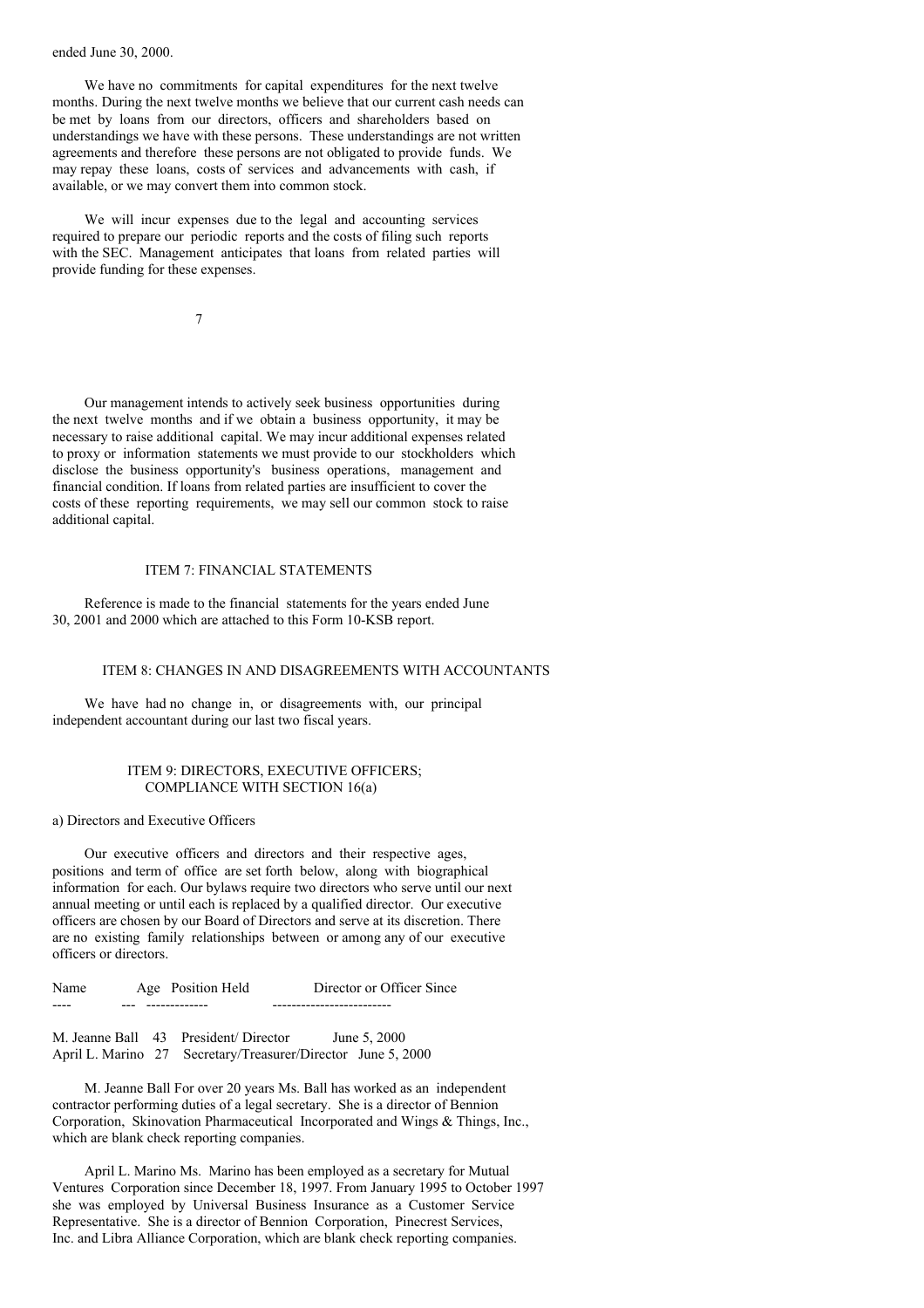## b) Compliance with Section 16(a) of the Exchange Act.

Section 16(a) of the Securities Exchange Act of 1934 requires our directors, executive officers and persons who own more than five percent of a registered class of our equity securities, to file with the Securities and Exchange Commission initial reports of ownership and reports of changes in ownership of common stock and our other equity securities. Officers, directors and greater than ten-percent beneficial owners are required by SEC regulations to furnish us with copies of all Section 16(a) reports they file. Based solely upon review of the copies of such forms furnished to us during the fiscal year ended June 30, 2001, we believe all filing requirements under Section  $16(a)$ 

8

were complied within a timely manner.

# ITEM 10: EXECUTIVE COMPENSATION

Our named executive officers have not received any cash compensation, bonuses, stock appreciation rights, long term compensation, stock awards or long-term incentive rights from us during the past three fiscal years. We have not entered into employment contracts with our executive officers and their compensation, if any, will be determined at the discretion of our Board of Directors.

# Compensation of Directors

We do not have any standard arrangement for compensation of our directors for any services provided as director, including services for committee participation or for special assignments.

# ITEM 11: SECURITY OWNERSHIP OF CERTAIN BENEFICIAL OWNERS AND MANAGEMENT

The following table sets forth the beneficial ownership of our outstanding common stock of each person or group known by us to own beneficially more than 5% of our outstanding common stock and ownership of our management. Beneficial ownership is determined in accordance with the rules of the SEC and generally includes voting or investment power with respect to securities. Except as indicated by footnote, the persons named in the table below have sole voting power and investment power with respect to all shares of common stock shown as beneficially owned by them. The percentage of beneficial ownership is based on 17,000,000 shares of common stock outstanding as of August 22, 2001.

### CERTAIN BENEFICIAL OWNERS

|                                          | Common Stock Beneficially Owned |                     |
|------------------------------------------|---------------------------------|---------------------|
| Name and Address of                      | Number of Shares of             |                     |
| <b>Beneficial Owners</b>                 | Common Stock                    | Percentage of Class |
| VIP Worldnet, Inc.<br>154 E. Ford Avenue | 15,036,621*                     | 88.5%               |

154 E. Ford Avenue Salt Lake City, Utah 84115

\* VIP Worldnet, Inc. holds 15,000,000 shares and its directors and officers beneficially own the following shares of our common stock: Joanne Clinger, President, owns 28,597 shares and Wayne Reichman, Secretary, owns 8,024 shares.

#### MANAGEMENT

# Common Stock Beneficially Owned Name and Address of Number of Shares<br>
Beneficial Owners Common Stock F Common Stock Percentage of Class

M. Jeanne Ball 200 \*\* 968 Bloomsburg Cove Murray, Utah 84123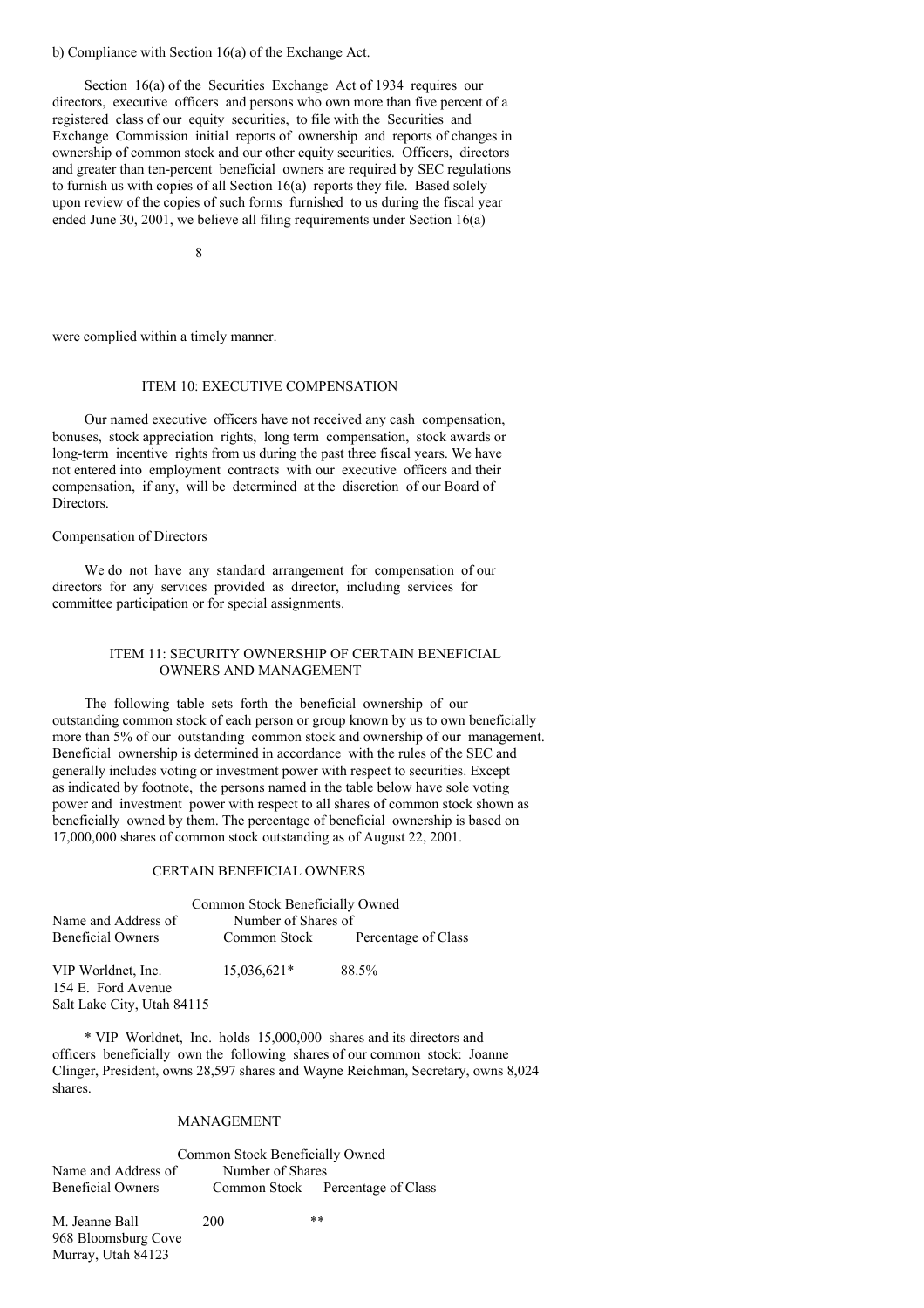9

### 402 East Maxwell Lane Salt Lake City, Utah 84115

\*\* Less than 1%

# ITEM 12: CERTAIN RELATIONSHIPS AND RELATED TRANSACTIONS

We have not engaged in any transactions in excess of \$60,000 during the past two years involving our executive officers, directors, more than 5% stockholders or immediate family members of such persons.

Parent Company

VIP Worldnet, Inc. is our parent company and beneficially owns 15,036,621 shares of our common stock. Such shares represent 88.5 % of our issued and outstanding shares.

# ITEM 13: EXHIBITS AND REPORTS ON FORM 8-K

a) Exhibits

Exhibit Number Description

- 3.1 Articles of Incorporation, dated May 22, 2000 (Incorporated by reference to exhibit 3.1 of Form 10-SB, filed August 21, 2000.)
- 3.2 Articles of Merger filed June 5, 2000 (Incorporated by reference to exhibit 3.2 of Form 10-SB, filed August 21, 2000.)
- 3.3 Bylaws of Galaxy (Incorporated by reference to exhibit 3.3 of Form 10-SB, filed August 21, 2000.)

b) Reports on Form 8-K

None.

10

# SIGNATURES

In accordance with Section 13 or 15(d) of the Securities Exchange Act of 1934, the registrant caused this report to be signed on its behalf by the undersigned, thereunto duly authorized.

Date September 7, 2001 Galaxy Specialties, Inc.

By: /s/ M. Jeanne Ball

---------------------------------------- M. Jeanne Ball, President and Director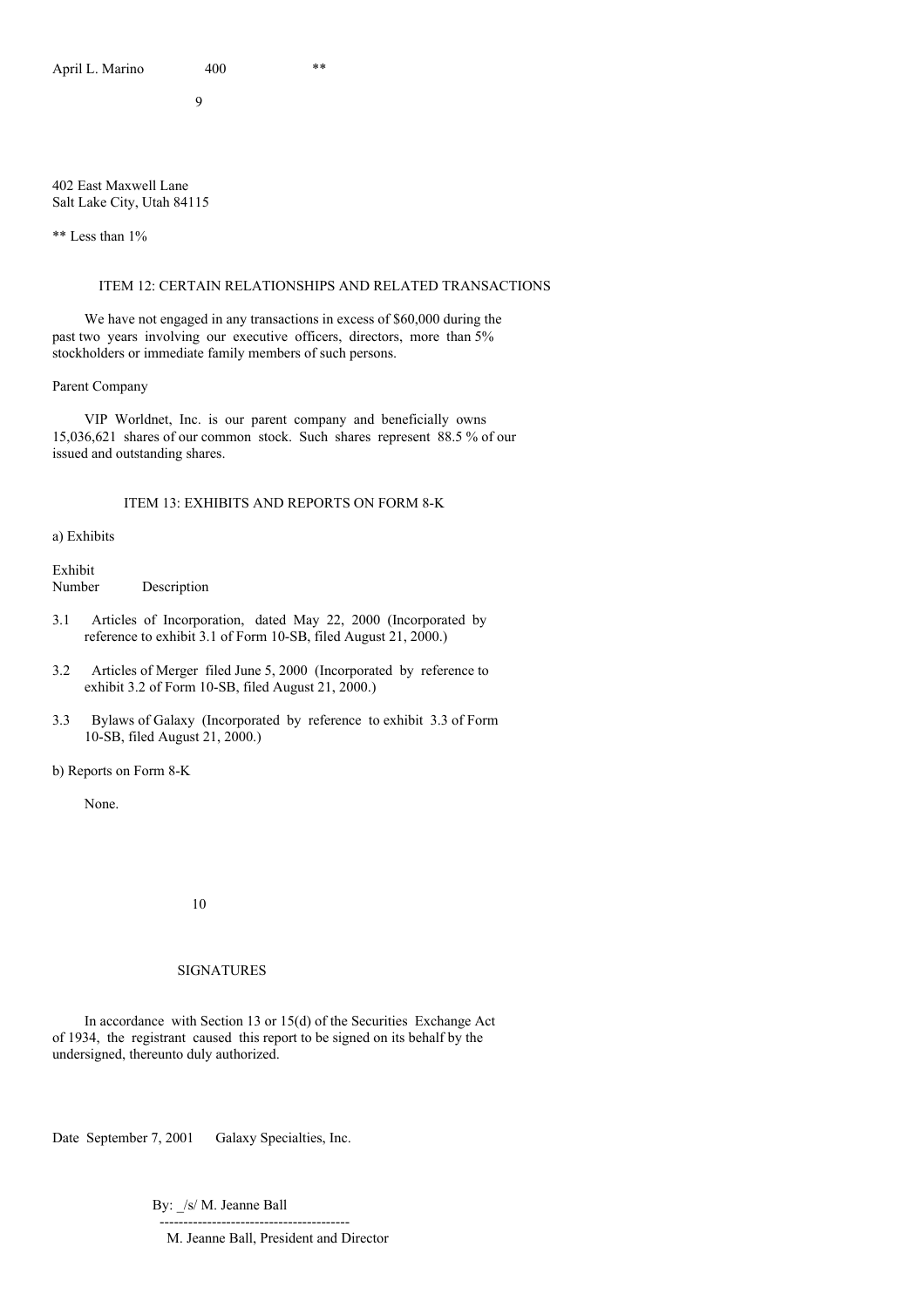In accordance with the Exchange Act this report has been signed below by the following person on behalf of the registrant and in the capacities and on the dates indicated.

---------------------------------------------------

Date September 7, 2001 By: /s/ April L. Marino

April L. Marino, Secretary/Treasurer and Director

11

Smith  $\mathcal{R}$ Company

A Professional Corporation of Certified Public Accountants

# INDEPENDENT AUDITOR'S REPORT

Board of Directors Galaxy Specialties, Inc. (A Development Stage Company)

We have audited the accompanying balance sheets of Galaxy Specialties, Inc. (a Nevada development stage corporation) as of June 30, 2001 and 2000, and the related statements of operations, changes in stockholders' deficit, and cash flows for the years ended June 30, 2001 and 2000, and for the period of March 7, 1986 (date of inception) to June 30, 2001. These financial statements are the responsibility of the Company's management. Our responsibility is to express an opinion on these financial statements based on our audits.

We conducted our audits in accordance with auditing standards generally accepted in the United States of America. Those standards require that we plan and perform the audits to obtain reasonable assurance about whether the financial statements are free of material misstatement. An audit includes examining, on a test basis, evidence supporting the amounts and disclosures in the financial statements. An audit also includes assessing the accounting principles used and significant estimates made by management, as well as evaluating the overall financial statement presentation. We believe that our audits provide a reasonable basis for our opinion.

In our opinion, the financial statements referred to above present fairly, in all material respects, the financial position of Galaxy Specialties, Inc. (a development stage company) as of June 30, 2001 and 2000, and the results of its operations, changes in stockholders' deficit, and its cash flows for the years ended June 30, 2001 and 2000, and for the period of March 7, 1986 (date of inception) to June 30, 2001, in conformity with accounting principles generally accepted in the United States of America.

The accompanying financial statements have been prepared assuming that the Company will continue as a going concern. As shown in the financial statements, the Company has at June 30, 2001 a retained deficit of \$45,000. The Company has suffered losses from operations and has a substantial need for working capital. This raises substantial doubt about its ability to continue as a going concern. Management's plans in regard to these matters are described in Note 2 to the financial statements. The accompanying financial statements do not include any adjustments that may result from the outcome of this uncertainty.

## /s/ Smith & Company CERTIFIED PUBLIC ACCOUNTANTS

Salt Lake City, Utah July 25, 2001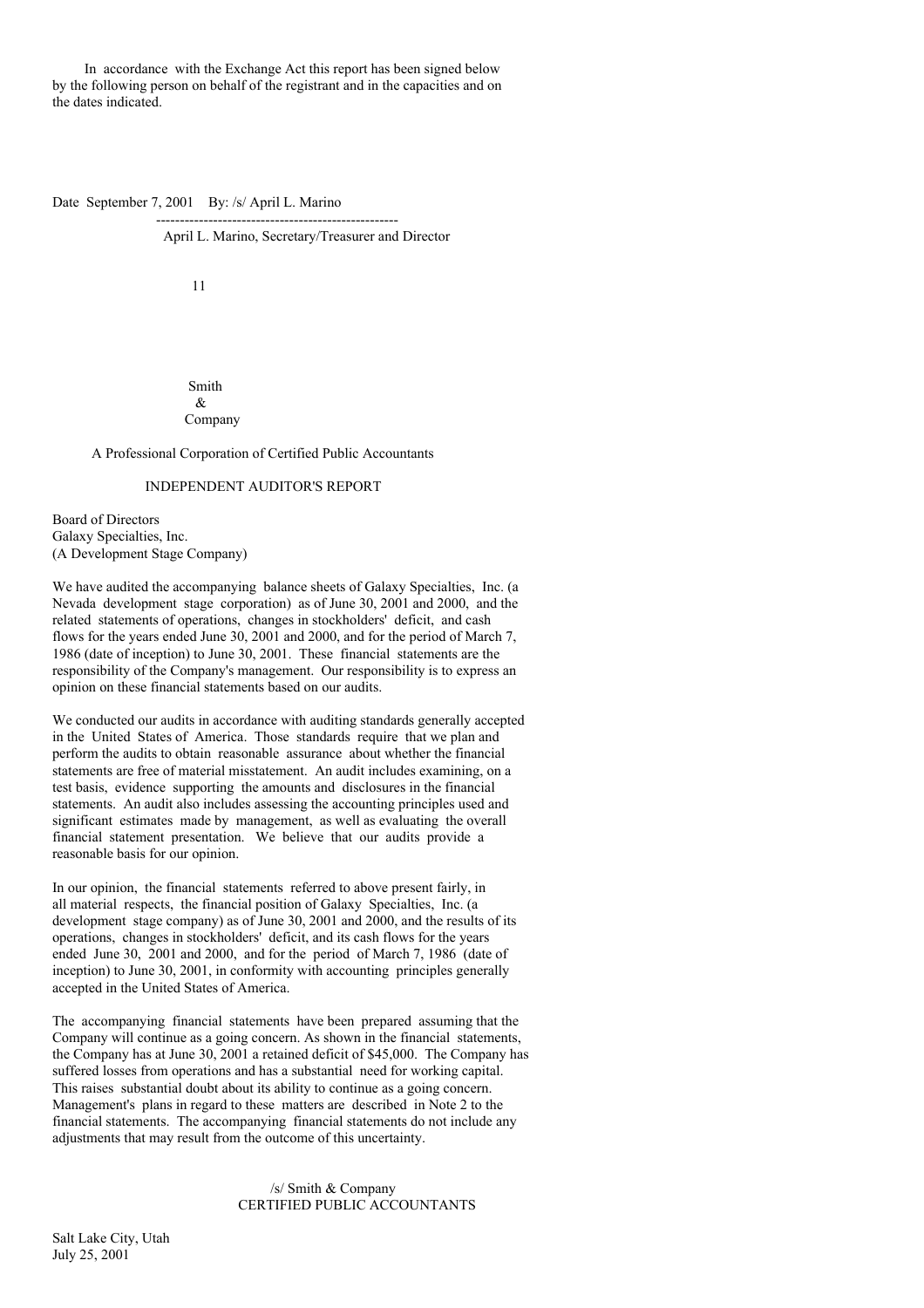10 West 100 South, Suite 700 o Salt Lake City, Utah 84101-1554 Telephone: (801) 575-8297 o Facsimile: (801) 575-8306 E-mail: smithco@dotplanet.com Members: American Institute of Certified Public Accountants o Utah Association of Certified Public Accountants

F-1

GALAXY SPECIALTIES, INC. (A Development Stage Company) BALANCE SHEETS

<TABLE> <CAPTION>

|                                                                        | June 30,                                |  | 2000                  |               |        |              |               |                       |          |
|------------------------------------------------------------------------|-----------------------------------------|--|-----------------------|---------------|--------|--------------|---------------|-----------------------|----------|
|                                                                        | 2001                                    |  |                       |               |        |              |               |                       |          |
| <b>ASSETS</b>                                                          |                                         |  |                       |               |        |              |               |                       |          |
| <b>CURRENT ASSETS</b>                                                  |                                         |  |                       |               |        |              |               |                       |          |
| <s><br/>Cash in bank</s>                                               | $\langle C \rangle$ $\langle C \rangle$ |  | $0 \tS$ 0             |               |        |              |               |                       |          |
|                                                                        |                                         |  |                       |               |        |              |               |                       |          |
| <b>TOTAL ASSETS</b>                                                    |                                         |  | $\mathbb{S}$          | $0 \text{ s}$ |        | $\mathbf{0}$ |               |                       |          |
| <b>LIABILITIES &amp; DEFICIT</b>                                       |                                         |  |                       |               |        |              |               |                       |          |
| <b>CURRENT LIABILITIES</b>                                             |                                         |  |                       |               |        |              |               |                       |          |
| Accounts payable - related party (Note 4) \$ 28,000 \$ 28,000          |                                         |  |                       |               |        |              |               |                       |          |
|                                                                        |                                         |  |                       |               |        |              |               |                       |          |
| <b>TOTAL CURRENT LIABILITIES</b>                                       |                                         |  |                       |               | 28,000 |              |               | 28,000                |          |
| <b>STOCKHOLDERS' DEFICIT</b>                                           |                                         |  |                       |               |        |              |               |                       |          |
| Common Stock \$.001 par value:                                         |                                         |  |                       |               |        |              |               |                       |          |
| Authorized - 20,000,000 shares                                         |                                         |  |                       |               |        |              |               |                       |          |
| Issued and outstanding 17,000,000 shares<br>Deficit accumulated during |                                         |  |                       |               |        |              | 17,000 17,000 |                       |          |
| the development stage                                                  |                                         |  | $(45,000)$ $(45,000)$ |               |        |              |               |                       |          |
| TOTAL STOCKHOLDERS' DEFICIT                                            |                                         |  |                       |               |        |              |               | $(28,000)$ $(28,000)$ |          |
| TOTAL LIABILITIES & STOCKHOLDERS' DEFICIT \$                           |                                         |  |                       |               |        |              |               | 0 <sup>5</sup>        | $\theta$ |
| $<$ TABLE>                                                             |                                         |  |                       |               |        |              |               |                       |          |
|                                                                        |                                         |  |                       |               |        |              |               |                       |          |

See Notes to Financial Statements.

F-2

GALAXY SPECIALTIES, INC. (A Development Stage Company) STATEMENTS OF OPERATIONS

<TABLE> <CAPTION>

3/7/86<br>(Date of Year ended June 30, inception) to 2001 2000 6/30/2001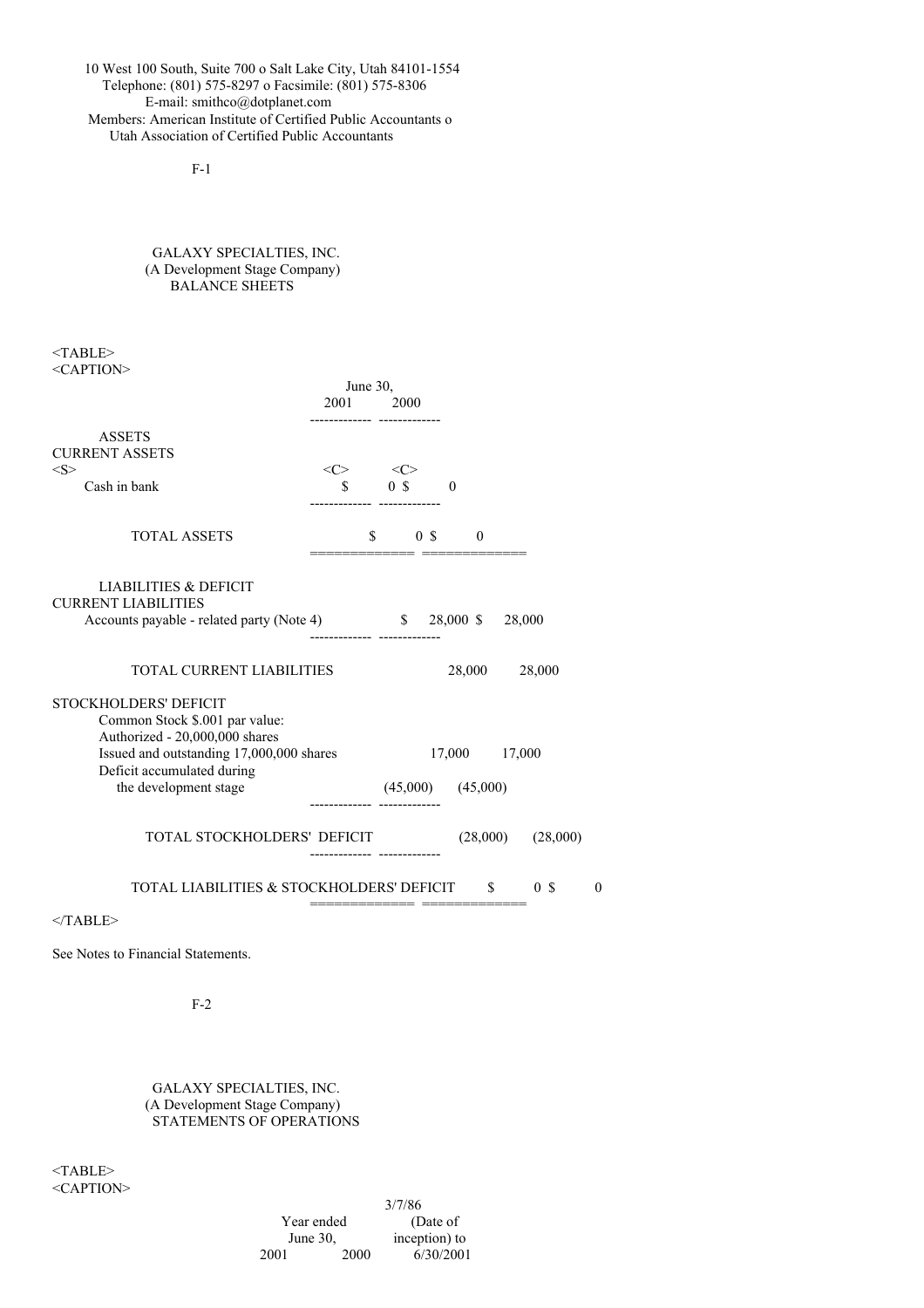| <s><br/>Net sales<br/>Cost of sales</s>                                                            | $<\!\!C\!\!>$<br>\$ | <c><br/><math>\Omega</math><br/>\$<br/><math>\Omega</math></c> | <c><br/><sup>\$</sup><br/>0<br/>0</c> | 0          |          |
|----------------------------------------------------------------------------------------------------|---------------------|----------------------------------------------------------------|---------------------------------------|------------|----------|
| <b>GROSS PROFIT</b>                                                                                |                     | $\theta$                                                       | $\Omega$                              |            | $\Omega$ |
| General & administrative expenses                                                                  |                     |                                                                | $\mathbf{0}$                          | 28,000     | 45,000   |
| <b>NET LOSS</b>                                                                                    | \$                  | 0 S                                                            | $(28,000)$ \$                         |            | (45,000) |
| Basic & diluted net loss per weighted<br>average share                                             | \$                  | $(.000)$ \$                                                    | (.002)                                |            |          |
| Weighted average number of common<br>shares used to compute net loss<br>per weighted average share |                     | 17,000,000                                                     |                                       | 17,000,000 |          |
| $<$ TABLE>                                                                                         |                     |                                                                |                                       |            |          |

See Notes to Financial Statements.

F-3

# GALAXY SPECIALTIES, INC. (A Development Stage Company) STATEMENTS OF CHANGES IN STOCKHOLDERS' DEFICIT

# $<$  TABLE>  $\,$ <CAPTION>

|                                                                                                  | Deficit<br>Accumulated |                                         |                |                |          |          |  |
|--------------------------------------------------------------------------------------------------|------------------------|-----------------------------------------|----------------|----------------|----------|----------|--|
|                                                                                                  |                        | Common Stock                            |                | During         |          |          |  |
|                                                                                                  |                        | Par Value \$0.001 Development           |                |                |          |          |  |
|                                                                                                  |                        | Shares Amount                           |                | Stage          |          |          |  |
| < S >                                                                                            |                        | $\langle C \rangle$ $\langle C \rangle$ |                |                |          |          |  |
| Balances at 3/7/86 (Date of inception)                                                           |                        |                                         | 0 <sup>5</sup> | 0 <sup>5</sup> |          | $\Omega$ |  |
| Issuance of common stock (restricted)<br>at \$.001 per share at $4/24/86$<br>Net loss for period |                        | 17,000,000 17,000                       |                |                | (3,400)  |          |  |
| Balances at 6/30/86                                                                              |                        | 17,000,000 17,000                       |                |                |          | (3,400)  |  |
| Net loss for year                                                                                |                        |                                         |                |                | (3,400)  |          |  |
| Balances at 6/30/87                                                                              |                        | 17,000,000 17,000                       |                |                |          | (6,800)  |  |
| Net loss for year                                                                                |                        |                                         |                |                | (3,400)  |          |  |
| Balances at 6/30/88                                                                              |                        | 17,000,000 17,000                       |                |                |          | (10,200) |  |
| Net loss for year                                                                                |                        |                                         |                |                | (3,400)  |          |  |
| Balances at 6/30/89                                                                              |                        | 17,000,000 17,000                       |                |                |          | (13,600) |  |
| Net loss for year                                                                                |                        |                                         |                |                | (3,400)  |          |  |
| Balances at 6/30/90                                                                              |                        | 17,000,000 17,000                       |                |                |          | (17,000) |  |
| Net income for year                                                                              |                        |                                         |                |                | $\theta$ |          |  |
| Balances at 6/30/91                                                                              |                        | 17,000,000 17,000                       |                |                |          | (17,000) |  |
|                                                                                                  |                        |                                         |                |                |          |          |  |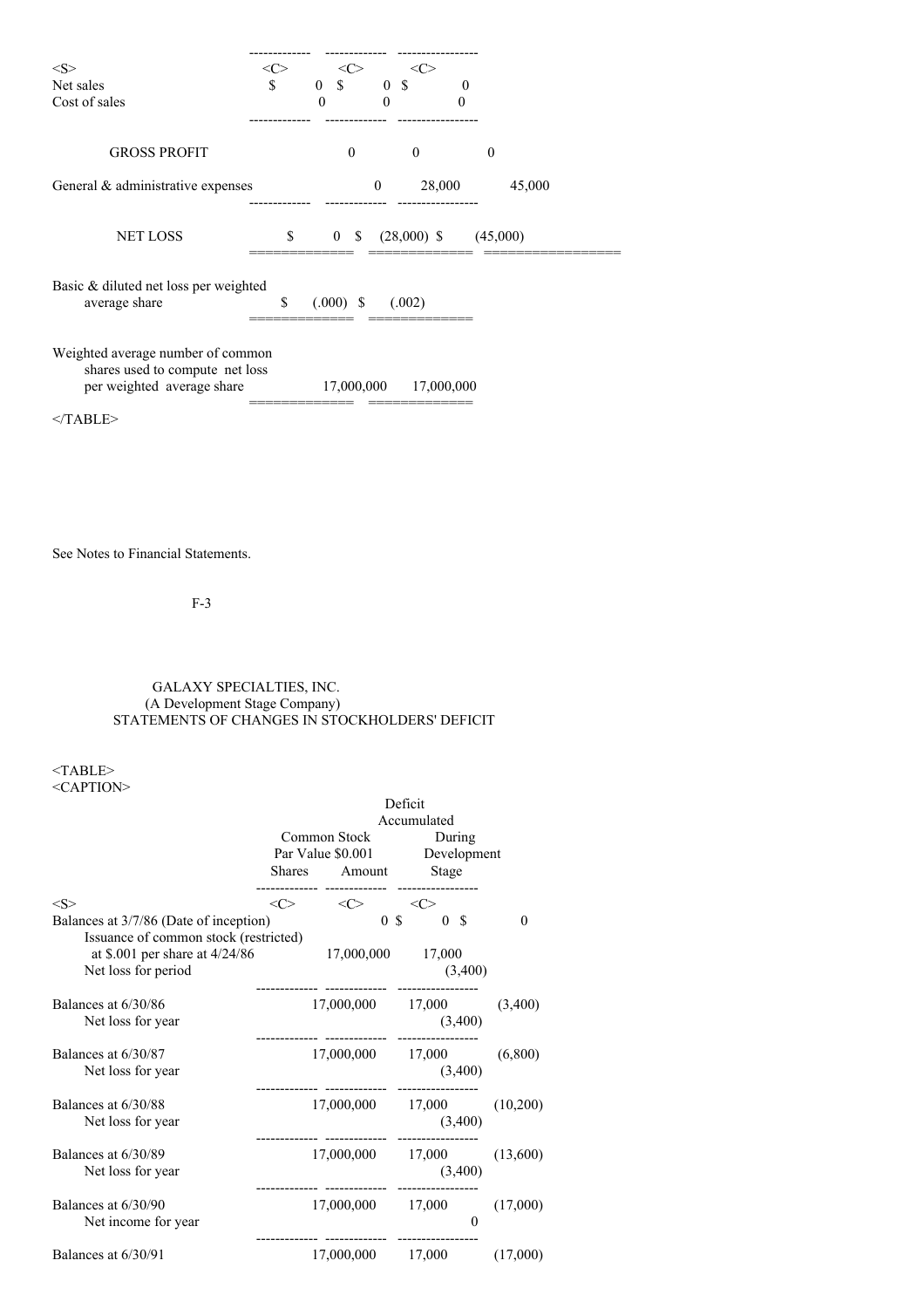| Net income for year<br>. |  |
|--------------------------|--|
|--------------------------|--|

| Balances at 6/30/92<br>Net income for year | 17,000,000 17,000                                        | $\Omega$                                    | (17,000) |
|--------------------------------------------|----------------------------------------------------------|---------------------------------------------|----------|
| Balances at 6/30/93<br>Net income for year | 17,000,000 17,000                                        | $\Omega$                                    | (17,000) |
| Balances at 6/30/94<br>Net income for year | 17,000,000 17,000                                        | $\theta$                                    | (17,000) |
| Balances at 6/30/95<br>Net income for year | 17,000,000 17,000                                        | $\Omega$                                    | (17,000) |
| Balances at 6/30/96<br>Net income for year | 17,000,000 17,000                                        | $\Omega$                                    | (17,000) |
| Balances at 6/30/97<br>Net income for year | 17,000,000 17,000 (17,000)                               | $\Omega$                                    |          |
| Balances at 6/30/98<br>Net income for year | 17,000,000 17,000                                        | $\theta$                                    | (17,000) |
| Balances at 6/30/99<br>Net loss for year   | $17,000,000$ $17,000$ $(17,000)$                         | (28,000)                                    |          |
| Balances at 6/30/00<br>Net loss for year   | 17,000,000 17,000 (45,000)                               | ------------- -----------------<br>$\Omega$ |          |
| Balances at 6/30/01                        | $17,000,000 \text{ }$ \$ $17,000 \text{ }$ \$ $(45,000)$ |                                             |          |

 $<$ /TABLE>

See Notes to Financial Statements.

F-4

# GALAXY SPECIALTIES, INC. (A Development Stage Company) STATEMENTS OF CASH FLOWS

 $<$ TABLE $>$ <CAPTION>

|                                                                            | 3/7/86     |                |               |               |          |
|----------------------------------------------------------------------------|------------|----------------|---------------|---------------|----------|
|                                                                            | Year ended |                |               | (Date of      |          |
|                                                                            |            | June $30$ ,    |               | inception) to |          |
|                                                                            | 2001       | 2000           |               | 6/30/2001     |          |
| <b>OPERATING ACTIVITIES</b>                                                |            |                |               |               |          |
| <s></s>                                                                    | <c></c>    |                | <c></c>       |               |          |
| Net loss                                                                   | \$         | \$<br>$\theta$ | $(28,000)$ \$ |               | (45,000) |
| Adjustments to reconcile net loss to cash<br>used by operating activities: |            |                |               |               |          |
| Amortization                                                               |            | $\theta$       | $\theta$      | 17,000        |          |
| Accounts payable - related party                                           |            |                | $\mathbf{0}$  | 28,000        | 28,000   |
|                                                                            |            |                |               |               |          |
| <b>NET CASH USED BY</b>                                                    |            |                |               |               |          |
| OPERATING ACTIVITIES                                                       |            |                | $\theta$      | $\theta$      | $\Omega$ |
| <b>INVESTING ACTIVITIES</b>                                                |            |                |               |               |          |
| Organization costs                                                         |            | $\theta$       | $\mathbf{0}$  | (17,000)      |          |
|                                                                            |            |                |               |               |          |
|                                                                            |            |                |               |               |          |
| NET CASH REQUIRED BY                                                       |            |                |               |               |          |
| <b>INVESTING ACTIVITIES</b>                                                |            |                | $\theta$      | $\mathbf{0}$  | (17,000) |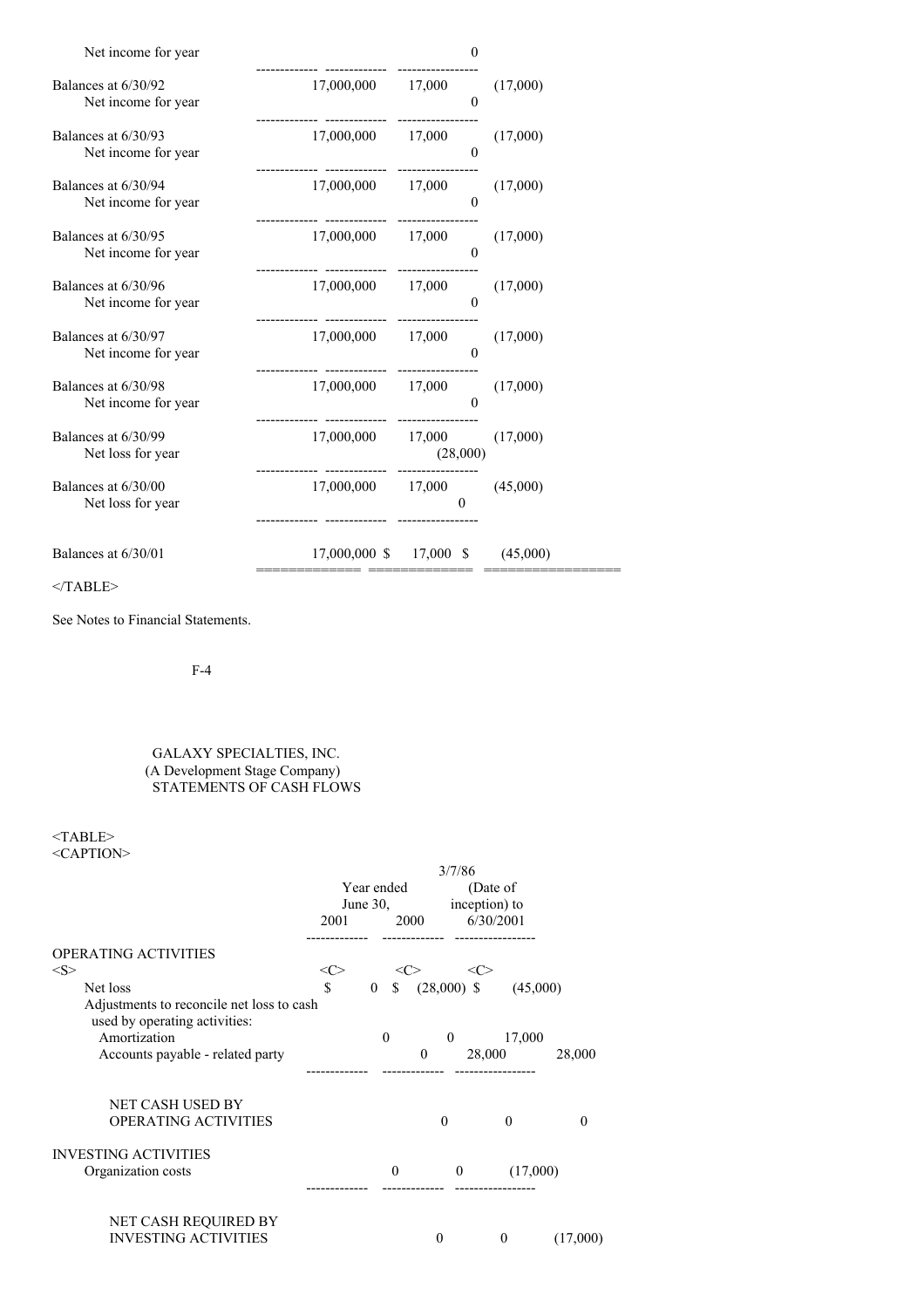| FINANCING ACTIVITIES                   |          |              |                  |                |        |  |
|----------------------------------------|----------|--------------|------------------|----------------|--------|--|
| Proceeds from sale of                  |          |              |                  |                |        |  |
| common stock                           |          | $\mathbf{0}$ | $\mathbf{0}$     | 17,000         |        |  |
|                                        |          |              |                  |                |        |  |
| <b>NET CASH PROVIDED BY</b>            |          |              |                  |                |        |  |
| <b>FINANCING ACTIVITIES</b>            |          |              | $\mathbf{0}$     | $\theta$       | 17,000 |  |
|                                        |          |              |                  |                |        |  |
| <b>INCREASE IN CASH</b>                |          |              |                  |                |        |  |
| AND CASH EQUIVALENTS                   |          |              | $\theta$         | $\Omega$       | 0      |  |
| Cash and cash equivalents at beginning |          |              |                  |                |        |  |
| of period                              | $\theta$ |              | $\Omega$         | $\Omega$       |        |  |
|                                        |          |              |                  |                |        |  |
| CASH & CASH EQUIVALENTS                |          |              |                  |                |        |  |
| <b>AT END OF PERIOD</b>                | \$       |              | - \$<br>$\theta$ | 0 <sup>5</sup> | 0      |  |
|                                        |          |              |                  |                |        |  |

 $<$ /TABLE>

See Notes to Financial Statements.

F-5

## GALAXY SPECIALTIES, INC. (A Development Stage Company) NOTES TO FINANCIAL STATEMENTS June 30, 2001

# NOTE 1: SUMMARY OF SIGNIFICANT ACCOUNTING PRINCIPLES Organization & Consolidation Policy

Galaxy Specialties, Inc. (the Company), a Nevada corporation, was incorporated on May 22, 2000. On June 5, 2000, the Company merged with Hystar Aerospace Marketing Corporation of Montana Inc. (Hystar). The Company is the surviving corporation.

Hystar Aerospace Marketing Corporation of Montana was incorporated March 7, 1986 to lease, sell, and market airships and the Burkett Mill, a waste milling device, which rights were acquired from VIP Worldnet, Inc., initially the only shareholder. The technology to further develop the airship and the mill by the parent company proved to be prohibitive, and shortly after the acquisition of the marketing rights further activity ceased. Hystar has been inactive since that date.

The merger was recorded under the pooling of interests method of accounting. Each share of the Company remained outstanding as one fully paid and non-assessable share of capital stock of the surviving corporation.

The accompanying financial statements present the financial condition and results of operations of Hystar from its inception through the merger date and of the surviving entity, the Company, as of the merger date.

Recognition of Revenue

The Company recognizes income and expense on the accrual basis of accounting.

### Loss Per Share

Basic and diluted net income (loss) per common share is computed by dividing net income (loss) by the weighted average shares outstanding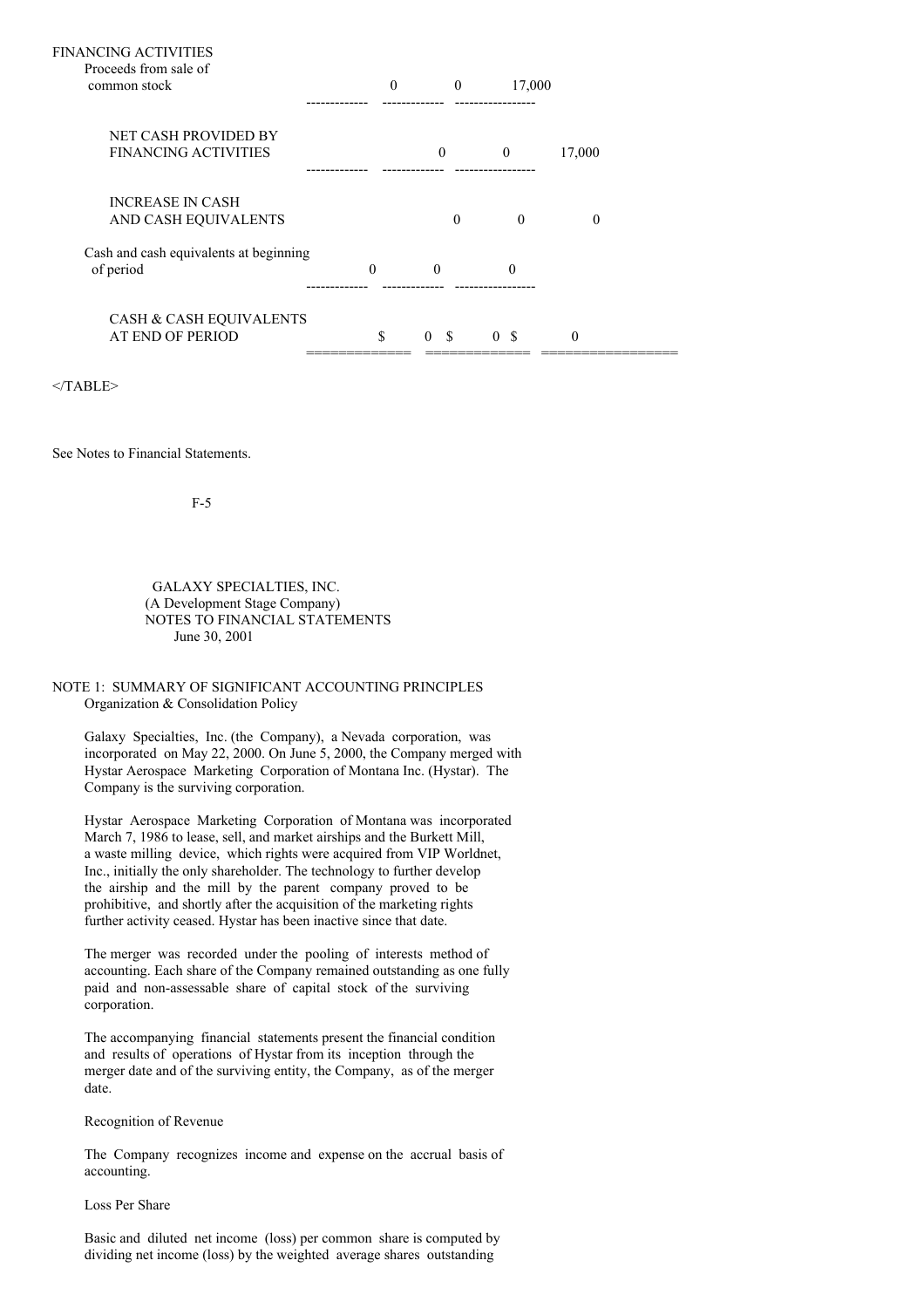during each period.

Cash and Cash Equivalents

The Company considers all highly liquid investments with maturities of three months or less to be cash equivalents.

Provision for Income Taxes

The Company records the income tax effect of transactions in the same year that the transactions enter into the determination of income, regardless of when the transactions are recognized for tax purposes. Tax credits are recorded in the year realized. Since the Company has not yet realized income as of the date of this report, no provision for income taxes has been made.

In February, 1992, the Financial Accounting Standards Board adopted Statement of Financial Accounting Standards No. 109, Accounting for Income Taxes, which supersedes substantially all existing authoritative literature for accounting for income taxes and requires deferred tax balances to be adjusted to reflect the tax rates in effect when those amounts are expected to become payable or refundable. The Statement was applied in the Company's financial statements for the fiscal year commencing July 1, 1992.

No provision for income taxes have been recorded due to net operating loss carryforwards totaling approximately \$45,000 that will be offset against future taxable income. These NOL carryforwards begin to expire in the year 2001. No tax benefit has been reported in the financial statements because the Company believes that there is a 50% or greater chance that the carryforwards will expire unused.

F-6

## GALAXY SPECIALTIES, INC. (A Development Stage Company) NOTES TO FINANCIAL STATEMENTS (continued) June 30, 2001

## NOTE 1: SUMMARY OF SIGNIFICANT ACCOUNTING PRINCIPLES (continued) Use of Estimates

The preparation of financial statements in conformity with generally accepted accounting principles requires management to make estimates and assumptions that affect the reported amounts of assets and liabilities and disclosure of contingent assets and liabilities at the date of the financial statement and the reported amounts of revenues and expenses during the reporting period. Actual results could differ from those estimates.

Dividend Policy

The Company has not yet adopted any policy regarding payment of dividends.

Organization Costs

The Company amortized its organization costs over a five year period.

### NOTE 2: GOING CONCERN

The accompanying financial statements have been prepared assuming that the Company will continue as a going concern. The Company has no assets and has had recurring operating losses for the past several years and is dependent upon financing to continue operations. The financial statements do not include any adjustments that might result from the outcome of this uncertainty. It is management's plan to find an operating company to merge with, thus creating necessary operating revenue.